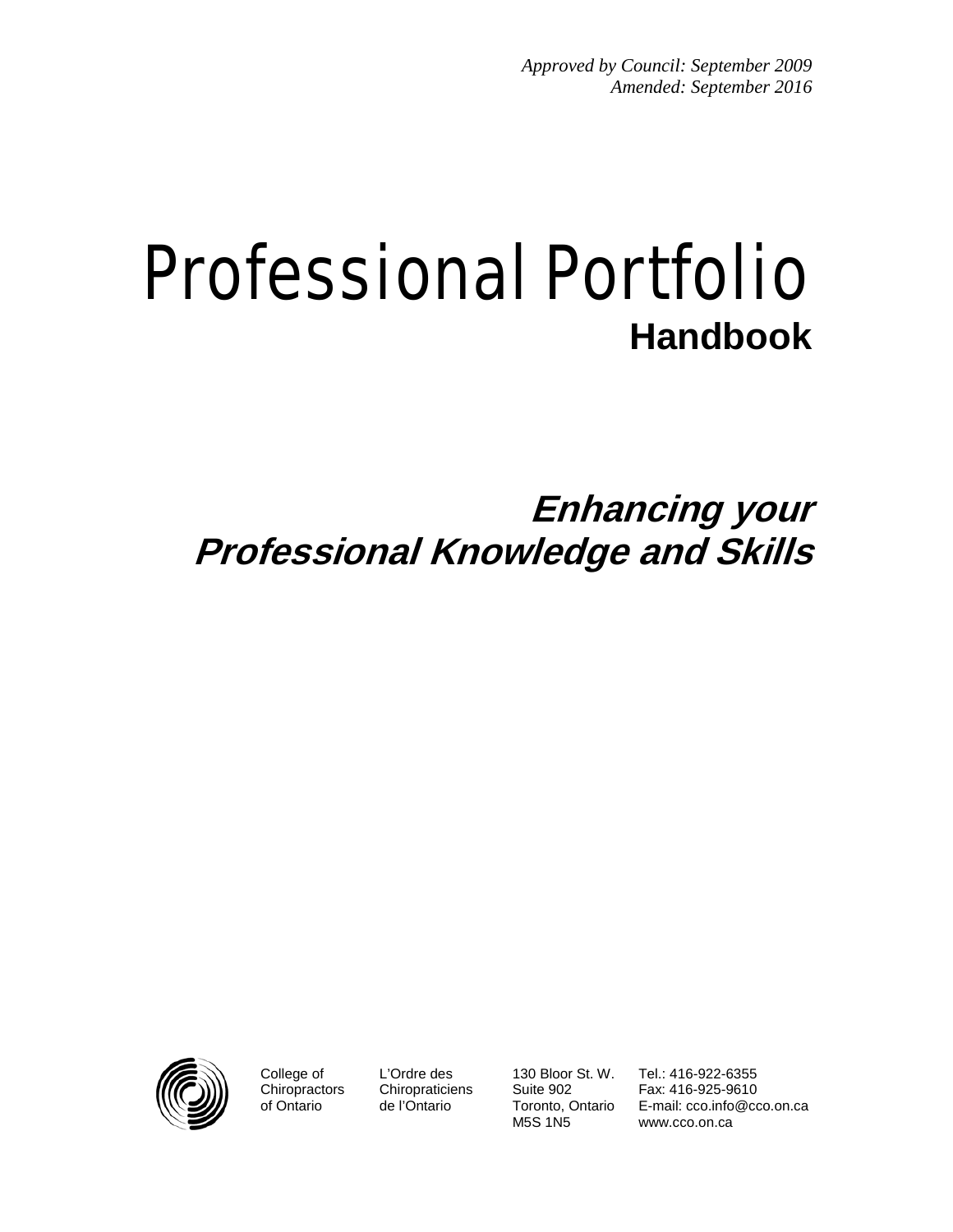# **INTEGRATION**

The following diagram illustrates the integration of the self assessment, continuing education and peer and practice assessment initiatives of the Quality Assurance Committee.

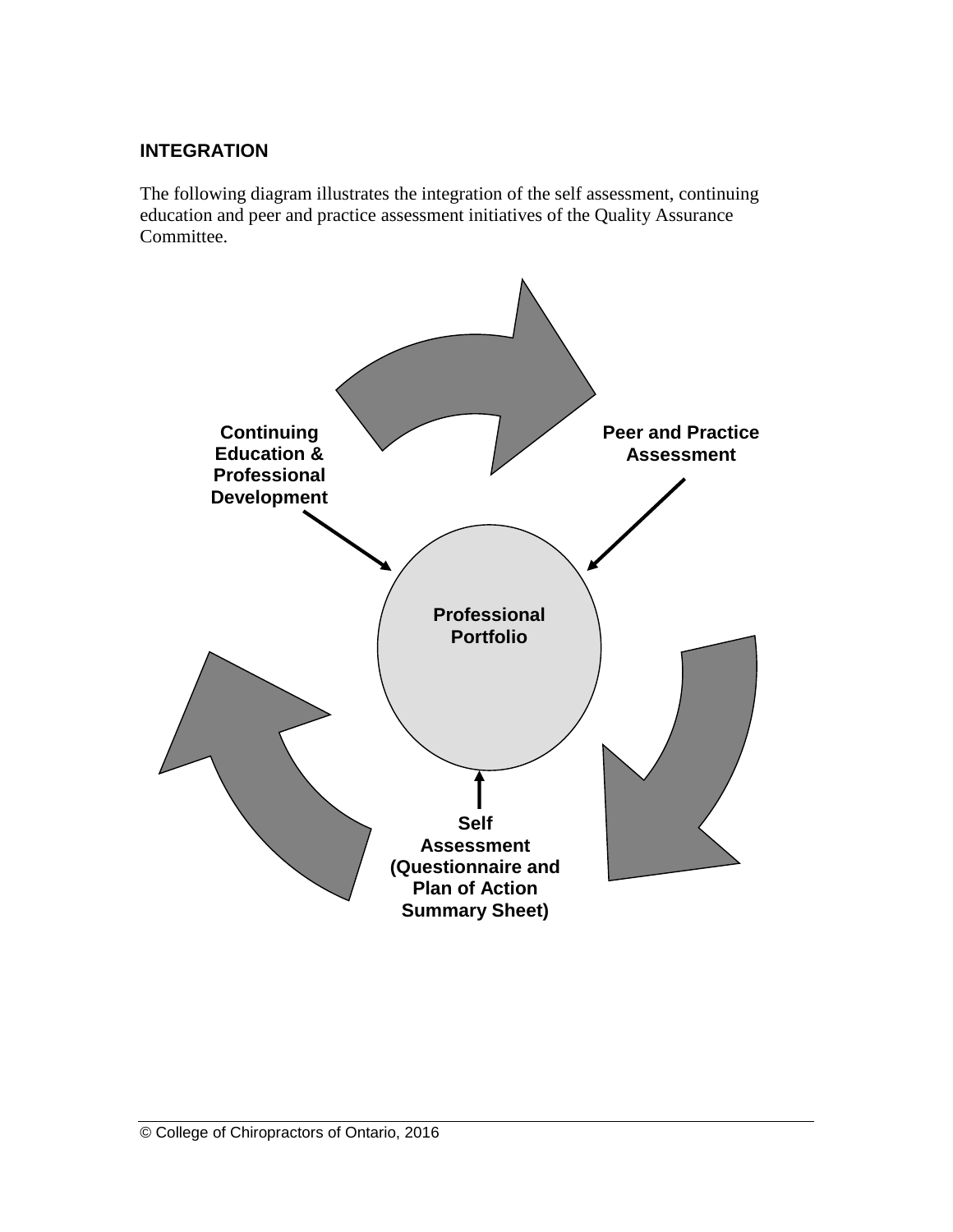#### **BACKGROUND AND LEGISLATIVE CONTEXT**

The statutory mandate of the College of Chiropractors of Ontario (CCO) under the *Regulated Health Professions Act, 1991* (*RHPA*) is to regulate chiropractic in the public interest. CCO views continuing education and professional development as an important step in ensuring the people of Ontario receive competent and ethical chiropractic care. In addition, continuing education and self assessment is consistent with the legislative requirements of the *RHPA*.

On becoming registered with CCO, members have the right to call themselves chiropractors and to practise chiropractic within the scope of practice identified in the *Chiropractic Act, 1991*. In assuming the right to practise, members also assume the responsibilities associated with this right, including the responsibility to maintain competence. Members are accountable for their own practice and for implementing professional development activities based on assessed learning needs.

At the same time, the public must feel confident that members, who demonstrated entrylevel competencies when they received their initial registration, continue to be competent for as long as they are in practice. Further, the public should reasonably expect some level of consistency of experience, such as a thorough history, pertinent examination, diagnosis/clinical impression, plan of care, and outcome evaluations.

#### **REVISIONS TO THE RHPA**

The provincial government introduced revisions to the *RHPA* in June 2007, which went into effect on June 4, 2009. Amendments include revisions to the Quality Assurance program of all colleges regulated by the *RHPA.* The Quality Assurance Committee's statutory responsibility is reflected in Section 80 (1) of the *Health Professions Procedural Code* (*Code*), schedule 2 of the *RHPA,* which reads as follows:

80.1 A quality assurance program prescribed under section 80 shall include,

- (a) continuing education or professional development designed to,
	- (i) promote continuing competence and continuing quality improvement among the members,
	- (ii) address changes in practice environments, and
	- (iii) incorporate standards of practice, advances in technology, changes made to entry to practice competencies and other relevant issues in the discretion of the Council;
- (b) self, peer and practice assessments; and
- (c) a mechanism for the College to monitor members' participation in, and compliance with, the quality assurance program.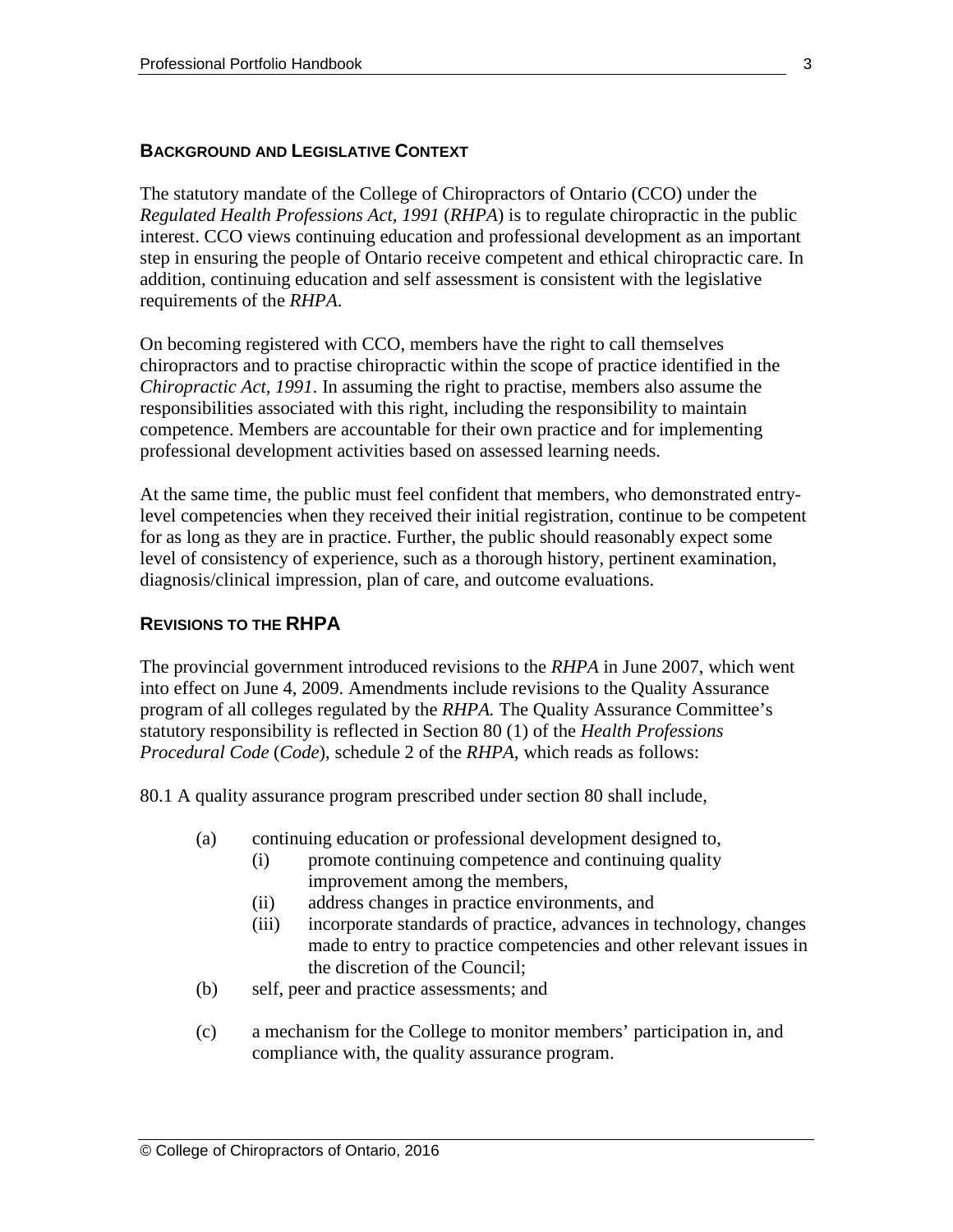# **Professional Portfolio**

The QA Committee developed the professional portfolio, posted on www.cco.on.ca, to help members document their continuing education and professional development activities. In addition, members shall maintain the following items in their professional portfolios:

- Self-Assessment Plan of Action Summary Sheet;
- Continuing Education and Professional Development Log;
- materials gathered while fulfilling CE requirements (e.g., course outlines, brochures from conventions/conferences, etc.);
- samples of recent advertisements; and
- the disposition report following the peer and practice assessment.

Peer assessors will review the member's professional portfolio when selected to be peer assessed. The QA Committee may ask members to submit their professional portfolios for review.

# **Peer and Practice Assessment**

Every member of CCO holding a 'General' (Active, Non-practising, Non-resident) certificate of registration is required to participate in the peer and practice assessment program, even if the member does not provide care to patients.

CCO randomly selects members to participate in the peer and practice assessment program every year. The assessment is an on-site review of members' patient files and knowledge of CCO regulations, standards of practice, policies, and guidelines. Members are required to have their professional portfolios ready for review by the peer assessor, which will be reviewed at the time of the assessment.

# **Self Assessment**

Self assessment consists of two sections – a self-reflective questionnaire and a plan of action summary sheet.

The self-assessment questionnaire is designed to help members reflect on their current professional proficiency, identify areas of strength and areas for improvement, and develop a learning plan that will address those areas that need improvement. Members must complete the self assessment process once every two years, as determined by CCO.

Members will not be required to submit their self-assessment questionnaire to CCO. It is for their personal review only.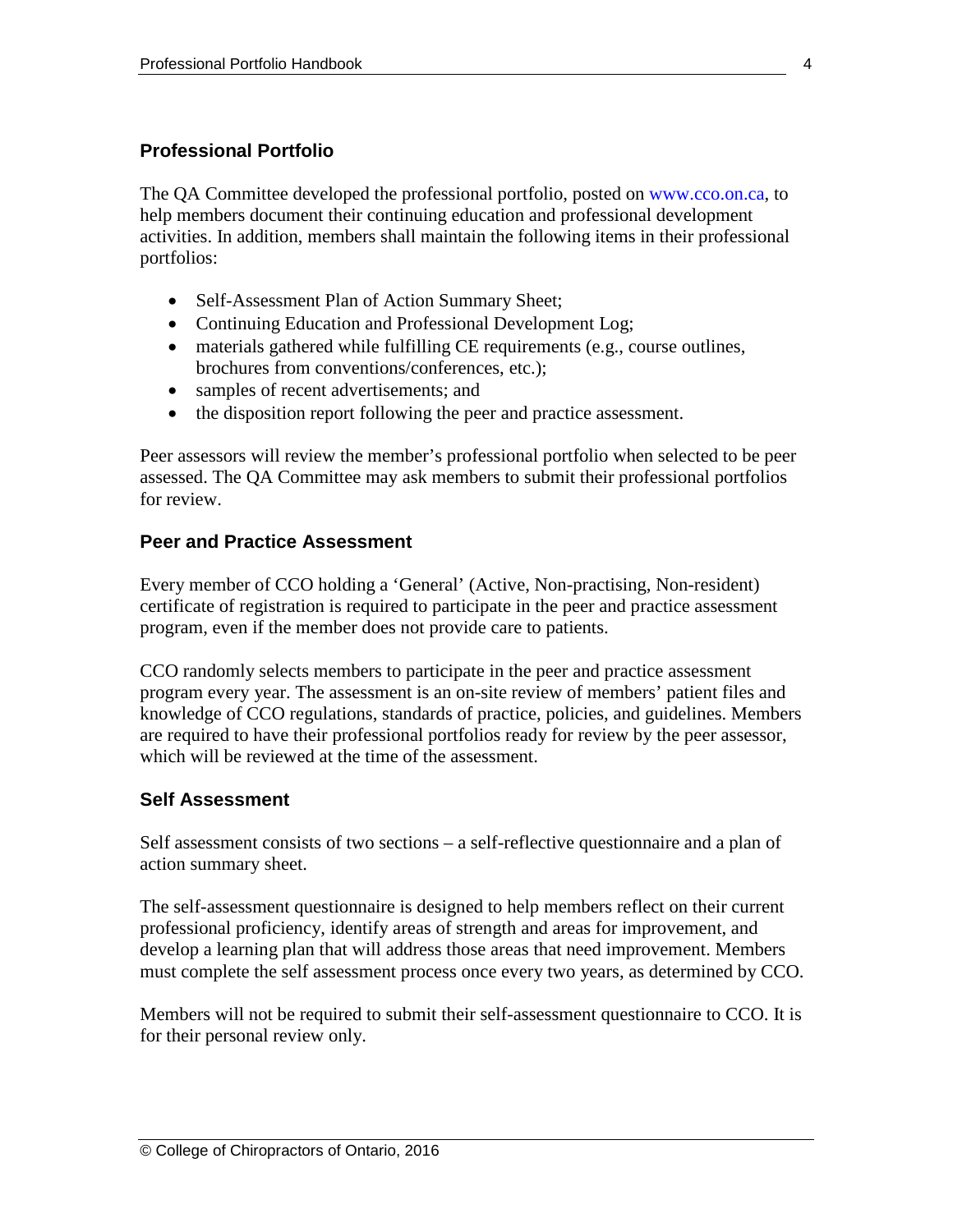Once a member has completed the self-assessment questionnaire and has identified areas that need improvement, the member should transfer the information to the selfassessment plan of action summary sheet. Using this summary sheet, the member will develop a learning plan to guide his/her CE and professional development. The plan of action summary sheet is a component of the member's professional portfolio. It will be reviewed by a peer assessor during the member's peer and practice assessment to monitor his/her compliance with the self-assessment process.

Please review this handbook when completing the self assessment. It will provide you with important information that explains the clinical relevance and professional standards associated with each response.

# **Continuing Education and Professional Development**

Participating in CE activities and maintaining a log of these activities in a professional portfolio is an integral part of striving for excellence and enhancing chiropractors' professional knowledge and skill.

CE activities should reflect the results of a member's self assessment, and peer and practice assessment, in addition to any CE activities related to professional interests, adding to a member's strength or changing a member's practice.

Members are required to participate in 40 hours of CE over a two-year period, as determined by CCO. In accumulating the 40 hours, CCO requires members to:

- participate in a *minimum* of 20 hours (out of the 40 hours) in structured CE activities;
- record up to a *maximum* of 20 hours (out of the 40 hours) of participation in unstructured CE activities;
- record participation in CE activities in their professional portfolios; and maintain the following in their professional portfolios:
	- o materials gathered while fulfilling CE requirements (e.g., course outlines, brochures from conventions/conferences, etc.);
	- o samples of recent advertisements; and
	- o the disposition report following the peer and practice assessment.

To monitor compliance with the Quality Assurance initiatives, members will be required to complete and submit a one-page summary sheet (entitled Continuing Education and Professional Development Log) of their CE activities, which will accompany CCO's registration renewal every two years.

In addition, CCO requires that members participate in CE activities that relate directly to their clinical practice and/or professional activities with the goal of enhancing members' professional knowledge and skill. These activities may include, but are not limited to,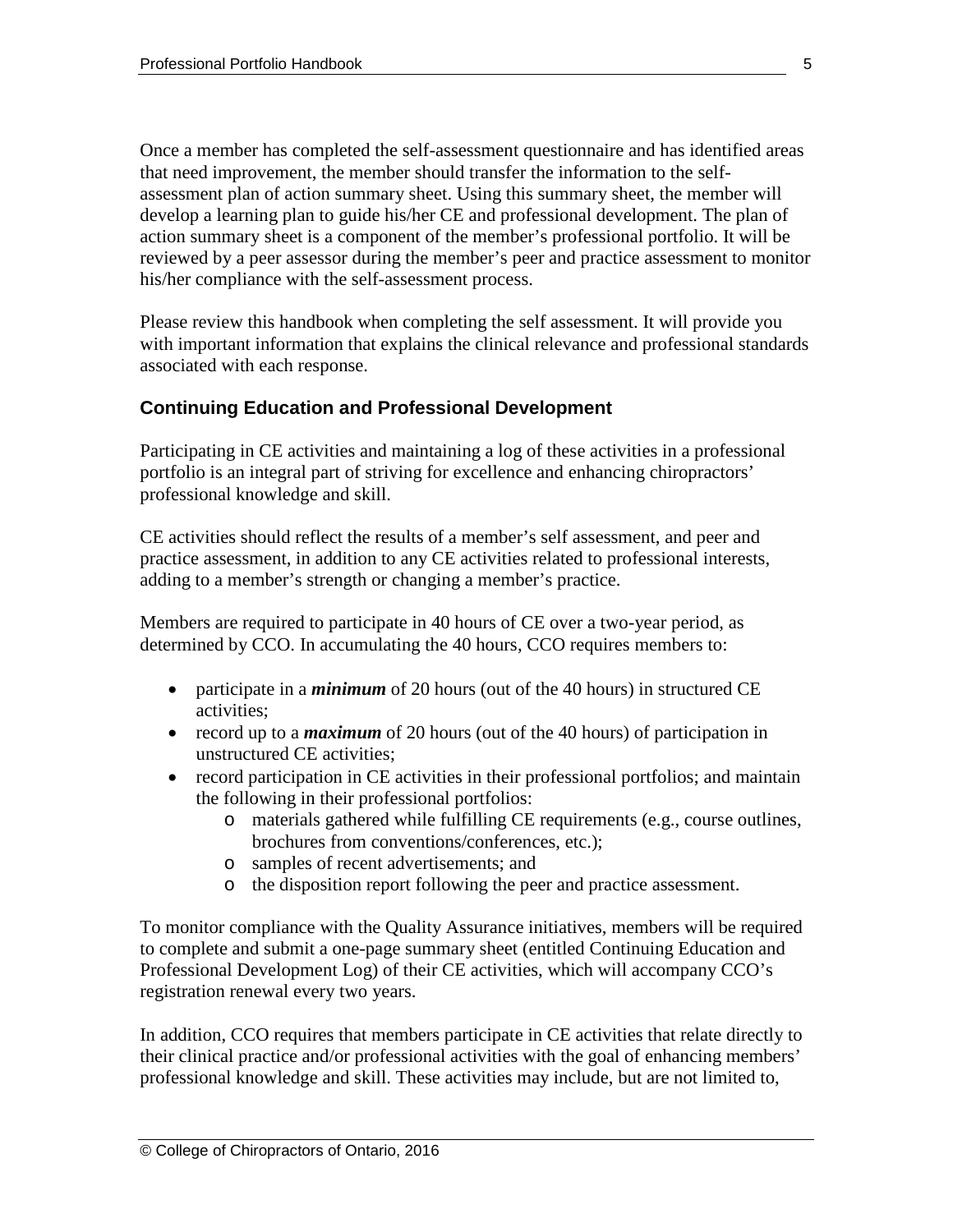subjects such as communication, assessment, diagnosis/clinical impression, diagnostic imaging, patient care, and specialty training.

Members are not permitted to bank hours over the two-year period (i.e., transfer hours from one cycle to the next). The required 40 hours of CE is considered the minimum standard for the two-year cycle. CCO encourages all members to participate in additional CE to better serve the public interest.

#### *Structured Activities (20 hours minimum)*

Structured activities are active/interactive learning programs. These activities generally have structured agendas, specified learning objectives and interaction with other members of the profession or other professions.

Structured activities include:

- attending courses, seminars, workshops, presentations, conferences
- participating in interactive Internet courses, seminars, workshops, conferences, webinars
- participating in correspondence courses
- participating in clinical rounds
- participating in computer assisted learning

#### *Mandatory Components of Structured CE*

As defined in the RHPA, the practice of chiropractic is the assessment of conditions related to the spine, nervous system and joints, and the diagnosis, prevention and treatment, primarily by adjustment, of: dysfunctions or disorders arising from the structures or functions of the spine and the effects of those dysfunctions or disorders on the nervous system; and dysfunctions or disorders arising from the structures or functions of the joints.

In accordance with section 4 of the Chiropractic Act, 1991, a member is authorized to perform the following controlled acts:

- 1. Communicating a diagnosis identifying, as the cause of a person's symptoms,
	- i. a disorder arising from the structures or functions of the spine and their effects on the nervous system, or
	- ii. a disorder arising from the structures or functions of the joints of the extremities.
- 2. Moving the joints of the spine beyond a person's usual physiological range of motion using a fast, low amplitude thrust.
- 3. Putting a finger beyond the anal verge for the purpose of manipulating the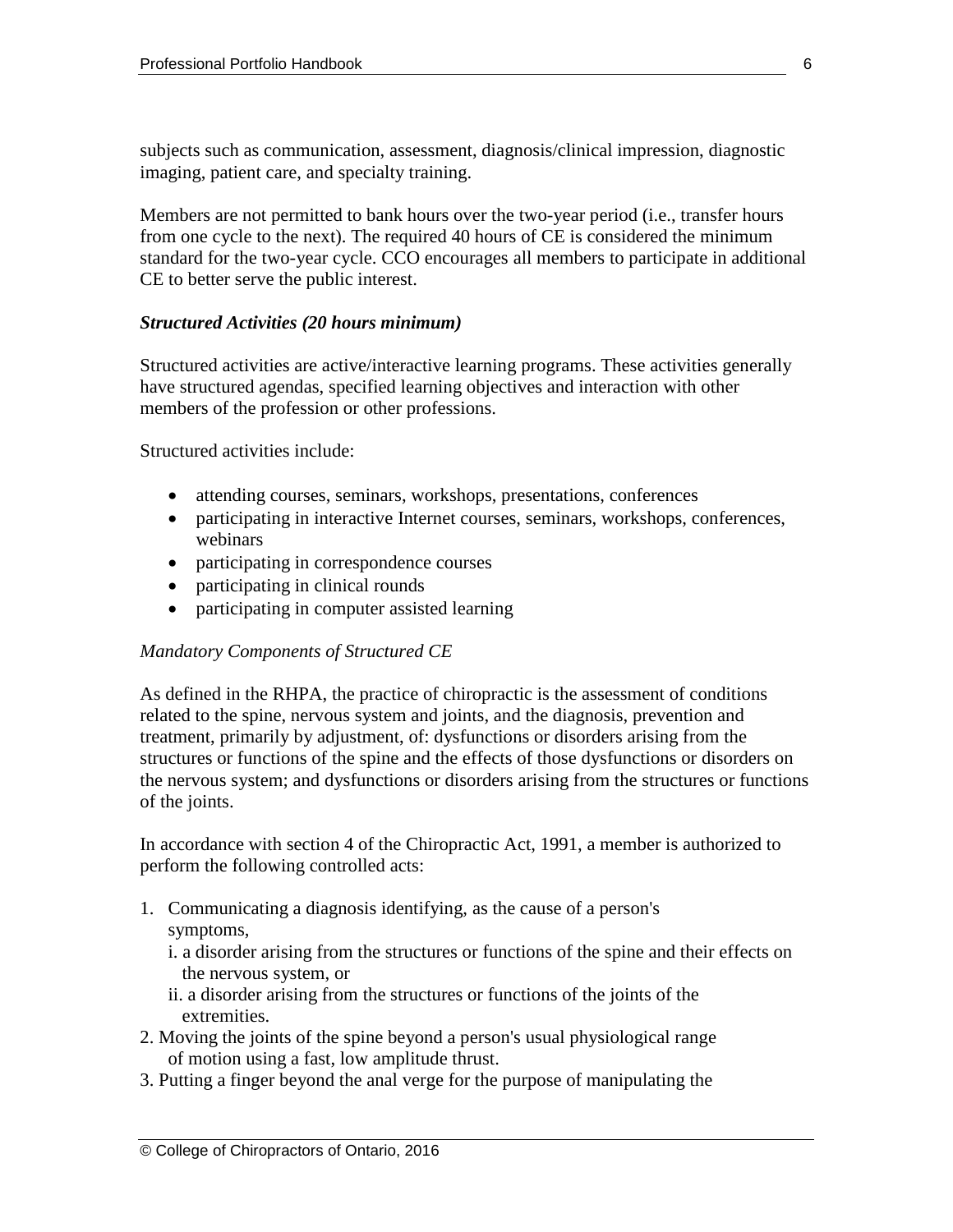tailbone.

CCO requires that every member participate in a minimum of five hours of CE in every CE cycle that consists of structured activity on diagnostic or therapeutic procedures related to any of the controlled acts within the chiropractic scope of practice. These mandatory five hours should be relevant to the member's clinical practice, but may not include adjunctive therapies, such as acupuncture, exercise or nutritional counseling.

CCO requires that every member successfully completes and remains current with emergency first aid/CPR certification.<sup>[1](#page-6-0)</sup>

#### *Unstructured Activities (20 hours maximum)*

Unstructured activities are self-directed, independent learning activities.

Unstructured activities include:

- $\triangleright$  reading books, journals, articles and research papers
- $\triangleright$  reading/viewing/listening to audio/video, computer and/or internet material
- $\triangleright$  reviewing CCO regulations, standards of practice, policies and guidelines
- $\triangleright$  preparation and presenting of professional presentations
- $\triangleright$  research, preparation and editing of professional publications
- $\triangleright$  other (specify)

CCO requires that a member participate in CE activities that relate directly to his/her clinical practice and/or professional activities. These activities may include, but are not limited to, subjects such as communication, assessment, diagnosis, clinical impression, diagnostic imaging, patient care, and specialty training.

CCO will continue to review the CE process and make appropriate changes as necessary, which may include the introduction of mandatory elements to the program and/or approval/disapproval of specific programs.

#### *Documentation of CE Activities*

Every member is required to record his/her CE activities in the Continuing Education  $\&$ Professional Development section of the professional portfolio. Each activity must include the following information:

- $\triangleright$  Date in which the member participated in the activity (month and year)
- $\triangleright$  Activity code
- $\triangleright$  Learning objectives code

<span id="page-6-0"></span><sup>&</sup>lt;sup>1</sup> The minimum requirement is emergency first aid: CPR Level  $C + CPR + AED$ . This can be achieved through providers such as Red Cross and St John Ambulance as a 6.5 hour classroom instruction program.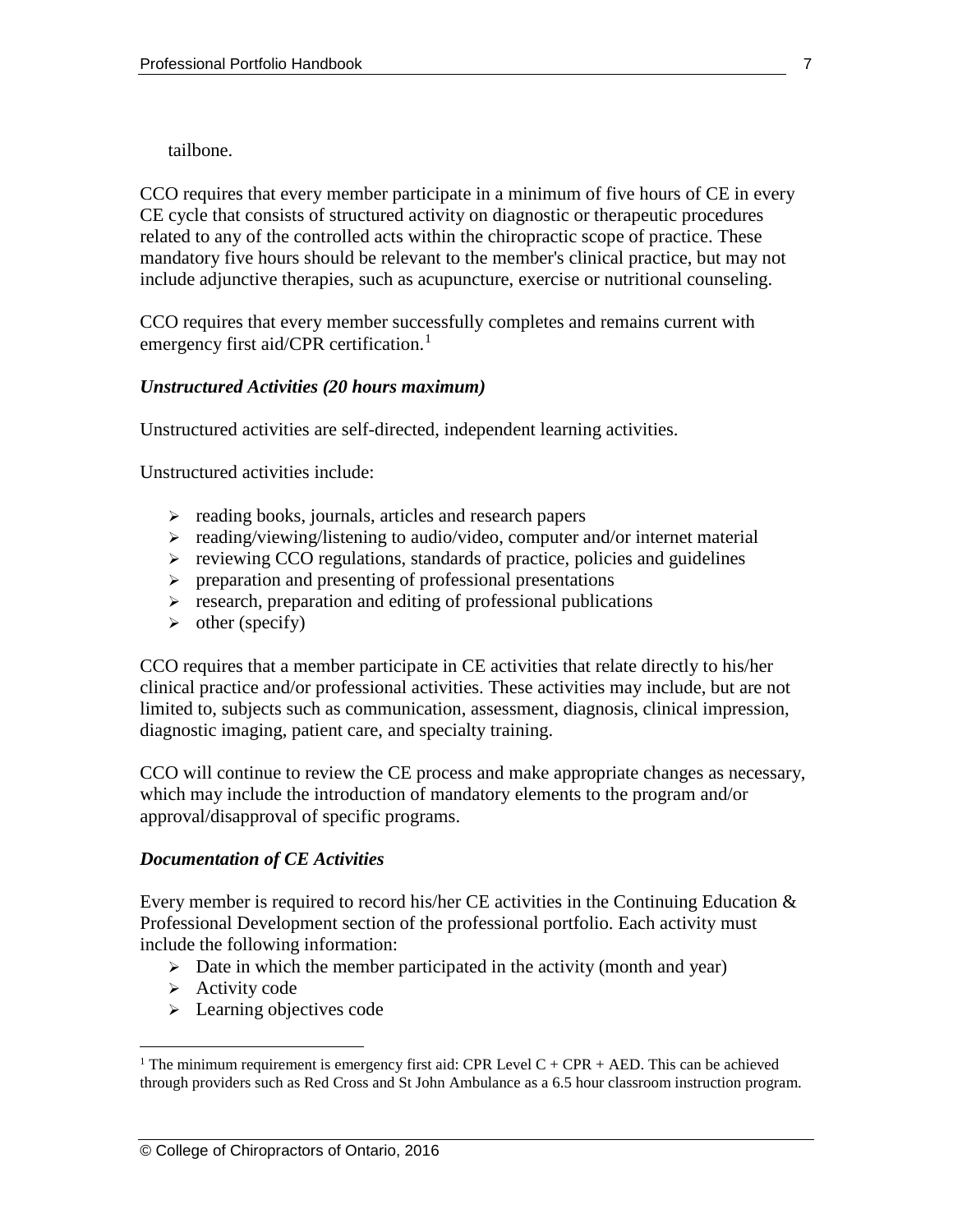- $\triangleright$  Title and brief description of the activity
- $\triangleright$  Provider/source
- $\triangleright$  Total number of hours
- Outcome code

#### *Activity Codes for Structured & Unstructured Activities*

Activity codes are meant to simplify the process of completing the continuing education section. Members will receive one hour of CE for every hour of the activity. If the codes provided do not match the member's activity, the member should simply provide a description of the activity in the appropriate column.

Structured Activity Codes

- 1. Attending courses, seminars, workshops, presentations, conferences
- 2. Participating in interactive Internet courses, seminars, workshops, conferences, webinars
- 3. Participating in correspondences courses
- 4. Participating in clinical rounds
- 5. Participating in computer assisted learning

Unstructured Activity Codes

- 1. Reading books, journals, articles, research papers
- 2. Reading/viewing/listening to audio/video, computer and/or internet material
- 3. Reviewing CCO regulations, standards of practice, policies, guidelines, or other CCO material
- 4. Preparation/presenting of professional presentations
- 5. Research, preparation and editing of professional publications
- 6. Other (specify)

# *Learning Objectives Codes*

Learning objective codes refer to why a member is participating in a particular activity. Members are reminded to pay special attention to those areas identified as needing improvement from the self assessment, and peer and practice assessments. Members may also select activities related to emerging interests.

Learning Objectives Codes

I am taking this course based on the following:

1. results of my self assessment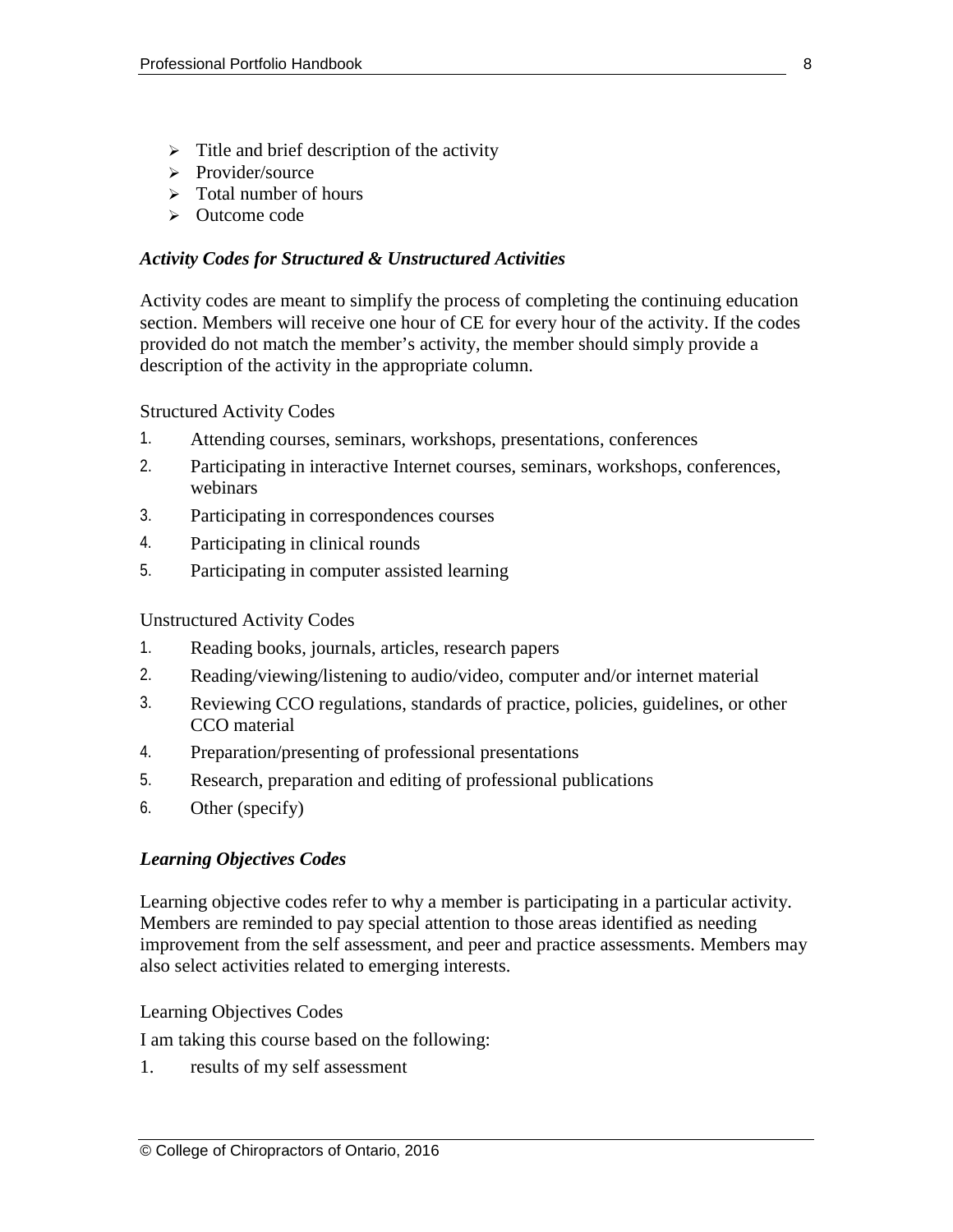- 2. results of my peer assessment
- 3. Professional interest
- 4. Adding to a strength of my practice or changing my current practice

#### *Outcome Codes*

Outcome codes refer to the impact of the activity on a member's practice, and are an important component of continuing education. Members are required to include outcome code(s) for all activities listed because outcome codes indicate that a member has reflected on and gained from the activity in which he/she has participated. More than one outcome code per activity is acceptable.

Outcome Codes:

- 1. I plan to introduce what I have learned in my practice.
- 2. I plan to pursue additional information.
- 3. Findings reaffirm my knowledge / no change needed to my practice.
- 4. I plan to pursue a different course of action.

#### *Accompanying Folder*

Members are required to maintain the following items in their portfolios:

- $\triangleright$  materials they have gathered while fulfilling their CE requirements (e.g., course outlines, brochures from conventions/conferences, certificates, letters of reference, receipts, etc.);
- $\triangleright$  samples of recent advertisements; and
- $\triangleright$  the disposition report following their peer and practice assessment.

Peer assessors will review members' professional portfolio when selected to be peer assessed. In addition, the QA Committee may ask members to submit their professional portfolios for review.

Members must maintain CE materials for a minimum of two CE cycles (or four years); that is, the current cycle and the immediate preceding cycle, or until they have been peer assessed.

# **Reporting**

As mandated in Section 80.1 of the *Code,* a quality assurance program shall include, "a mechanism for the College to monitor members' participation in, and compliance with, the quality assurance program."

The self assessment and continuing education is as follows: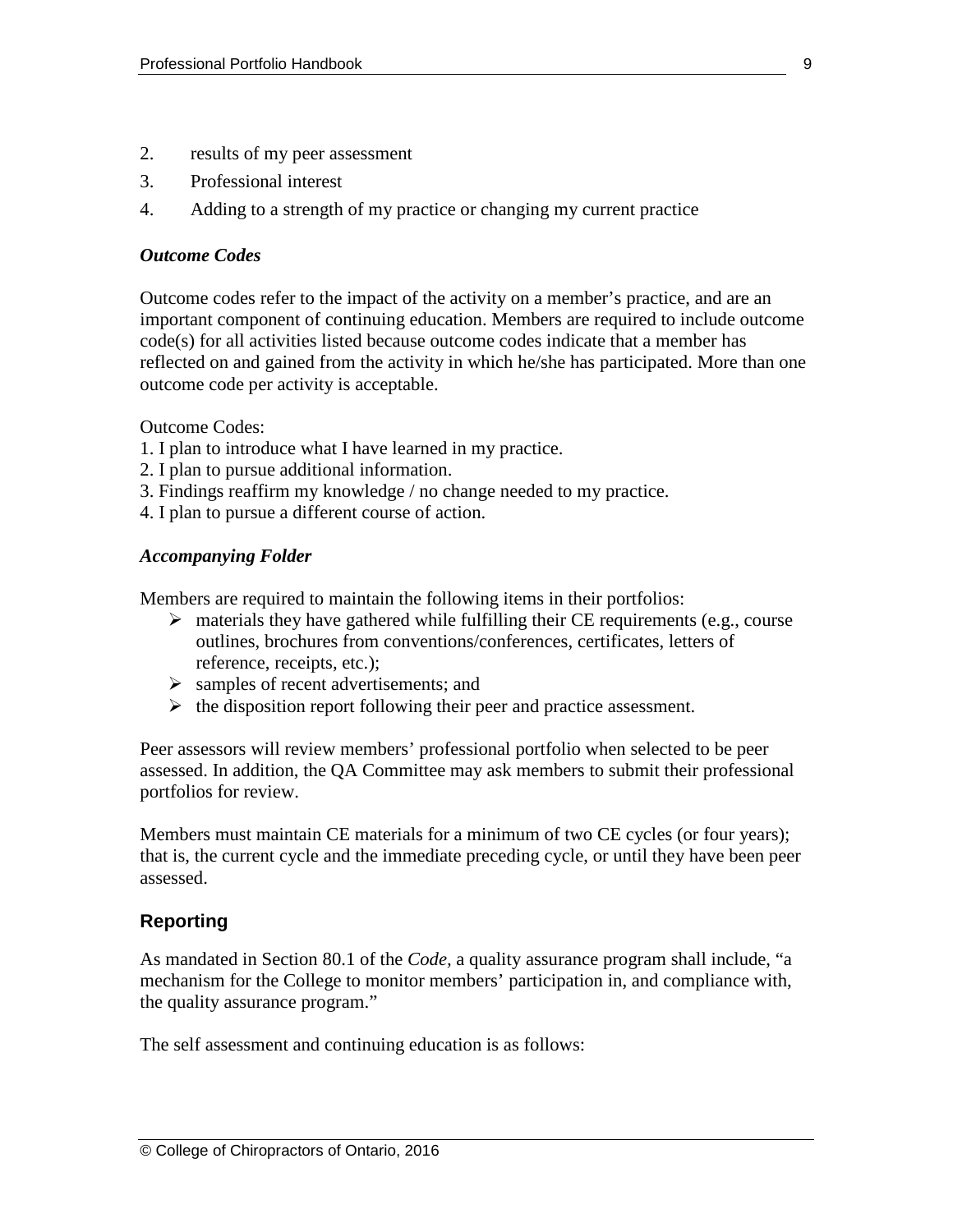1st Cycle: July 1, 2010 – June 30, 2012 2nd Cycle: July 1, 2012 – June 30, 2014 3rd Cycle: July 1, 2014 – June 30, 2016 4th Cycle: July 1, 2016 – June 30, 2018 5th Cycle: July 1, 2018 – June 30, 2020

Members will be required to complete their self assessment and CE requirements (i.e., 40 hours) once in each of the above cycles.

Following completion of each cycle, members will be required to complete the Continuing Education and Professional Development Log as part of their registration renewal. The first log, which will reflect CE activities between 2010 and 2012, will be due with the 2013 registration renewal.

#### **NON-COMPLIANCE**

Self-regulation is a privilege.

As mandated in the Section 80.1 (1) of the *Code*, every health regulatory college in Ontario must have minimum requirements of a quality assurance program, such as continuing education, self assessment, peer and practice assessment, and a monitoring mechanism.

To ensure members comply with the *RHPA* requirements, the QA Committee has the following powers under section 80.2 of the *Code*:

- 80.2 The Quality Assurance Committee may do only one or more of the following:
	- 1. Require individual members whose knowledge, skill and judgment have been assessed under section 82 and found to be unsatisfactory to participate in specified continuing education or remediation programs.
	- 2. Direct the Registrar to impose terms, conditions or limitations for a specified period to be determined by the Committee on the certificate of registration of a member, i. whose knowledge, skill and judgment have been assessed or reassessed

under section 821 and have been found to be unsatisfactory, or ii. who has been directed to participate in specified continuing education or remediation programs as required by the Committee under paragraph 1 and has not completed those programs successfully.

- 3. Direct the Registrar to remove terms, conditions or limitations before the end of the specified period, if the Committee is satisfied that the member's knowledge, skill and judgment are now satisfactory.
- 4. Disclose the name of the member and allegations against the member to the Inquiries, Complaints and Reports Committee if the Quality Assurance